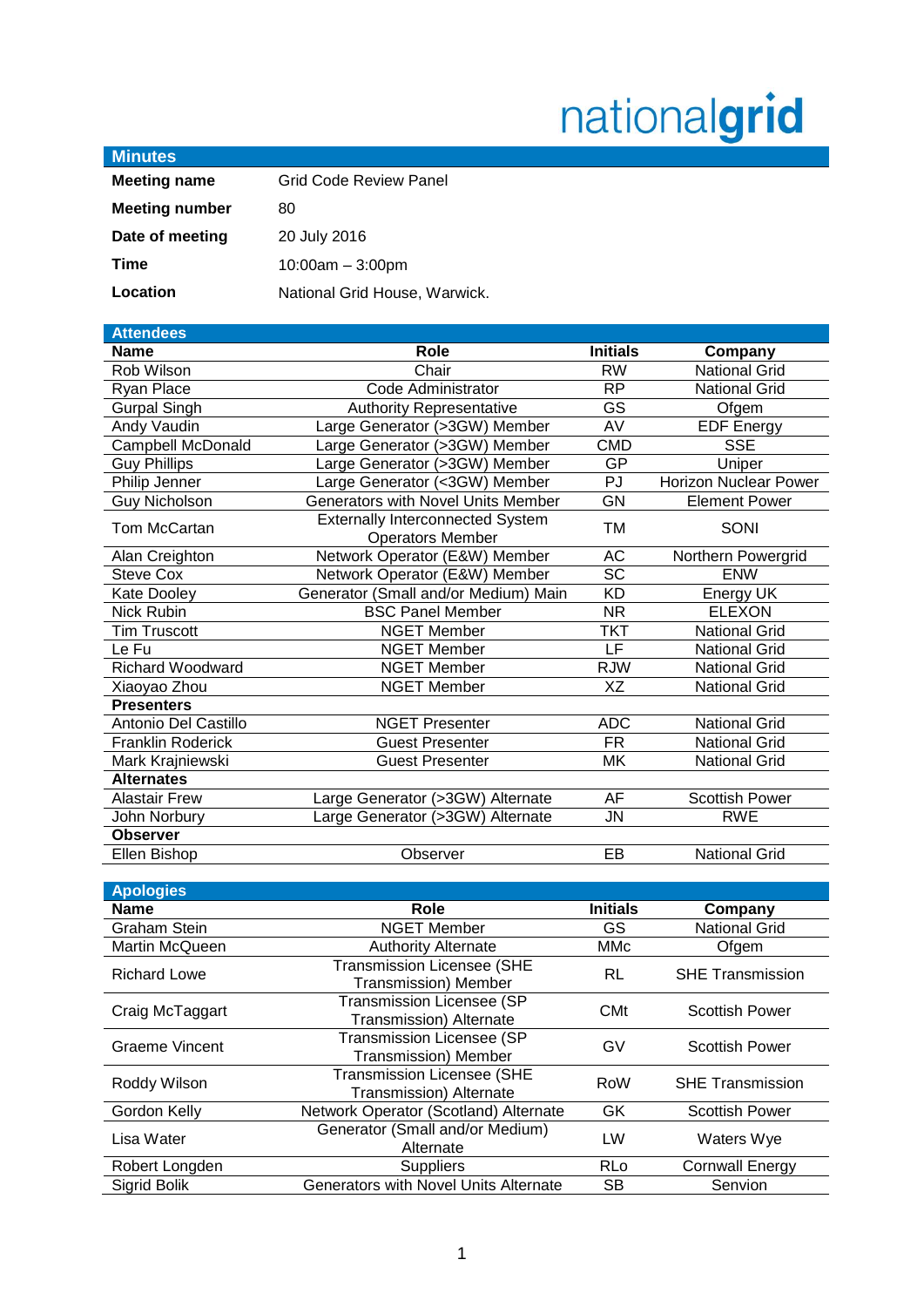| Dave Draper     | Generator (<3GW)<br>Alternate<br>_arge | DD | Horizon Nuclear Power |
|-----------------|----------------------------------------|----|-----------------------|
| Jim<br>. Barber | Operator (Scotland) Member<br>Network  | JE | SSE                   |

## **1 Introductions & Apologies**

- 4447. Apologies were received from: RL, CMt, GV, RoW and GK.
- 4448. An update was provided to the Panel on National Grid's position on Brexit. It was confirmed that implementation of the EU Network Codes will continue unchanged as GB is still currently subject to EU Law and will be until conclusion of any article 50 negotiations; and the requirement for the EU Network Codes is a direct impact of being involved in the Internal Energy Market (IEM).

# **2 Approval of Minutes**

#### **a) May 2016 GCRP Minutes**

- 4449. Comments were received from JN, CMD and GP. The minutes were approved by the Panel once the following amendments have been made.
- 4450. Minute 4439: CMD raised an inaccuracy, the May minutes need to refer to the potential of 3 BOAs per 5 minutes per BMU, also, a bracket needs adding to clarify that National Grid has indicated this will no longer be the case.
- 4451. Minute 4430: JN requested that an action be recorded against this item. He added that there is an inaccuracy in BC1 because what is currently written is not reflective of who actually submits interconnector PNs. An action has been added to consider PN submissions in relation to interconnectors and interconnector users.

#### **ACTION – RP to update the website with approved minutes.**

# **ACTION – National Grid to Consider BC1 with regard to Interconnector PNs.**

## **3 Review of Actions**

- **a) Summary of Actions**
- 4452. **Minute 4196 – 4326 + 4382: RES Review.** An update was provided under Agenda item 6b.
- 4453. **Minutes 4196: 3-4 RES documents still draft.** It was confirmed that National Grid are currently working on finalising the remaining RES documents to take into account some comments from Panel members.
- **Minute 4318.** Power Available. 3 items to still to circulate:
	- Copy of Letter from Andrew Ford inviting pilot studies
	- Slides presented at May GCRP
	- London Array Data from pilot.
- 4454. **Minute 4352: TSOG Progress.** On the agenda for the meeting.
- 4455. **Minute 4352:** RJW confirmed that discussion with ELEXON will begin once the EU Network Code GC0048 banding decision has been made.
- 4456. **GC0068 consequential changes following EBS implementation:** JN felt that in order to implement the requirements from GC0068, EDT\* and EDL\*, there is likely to be a need for a business group to work in parallel with the IT work as they run hand in hand. CMD added that National Grid need to make sure that in future any sub groups below a main Grid Code workgroup are kept in context to avoid the need to have items under AOB (EBS). NR shared that ELEXON are nervous about whether the full impact of EBS has been considered on other users (business impact rather than IT). NR felt that a question around the governance on changes to EBS needs to be answered as National Grid reps at the latest EBSIT group suggested that the Grid Code would provide the governance for changes to EBS.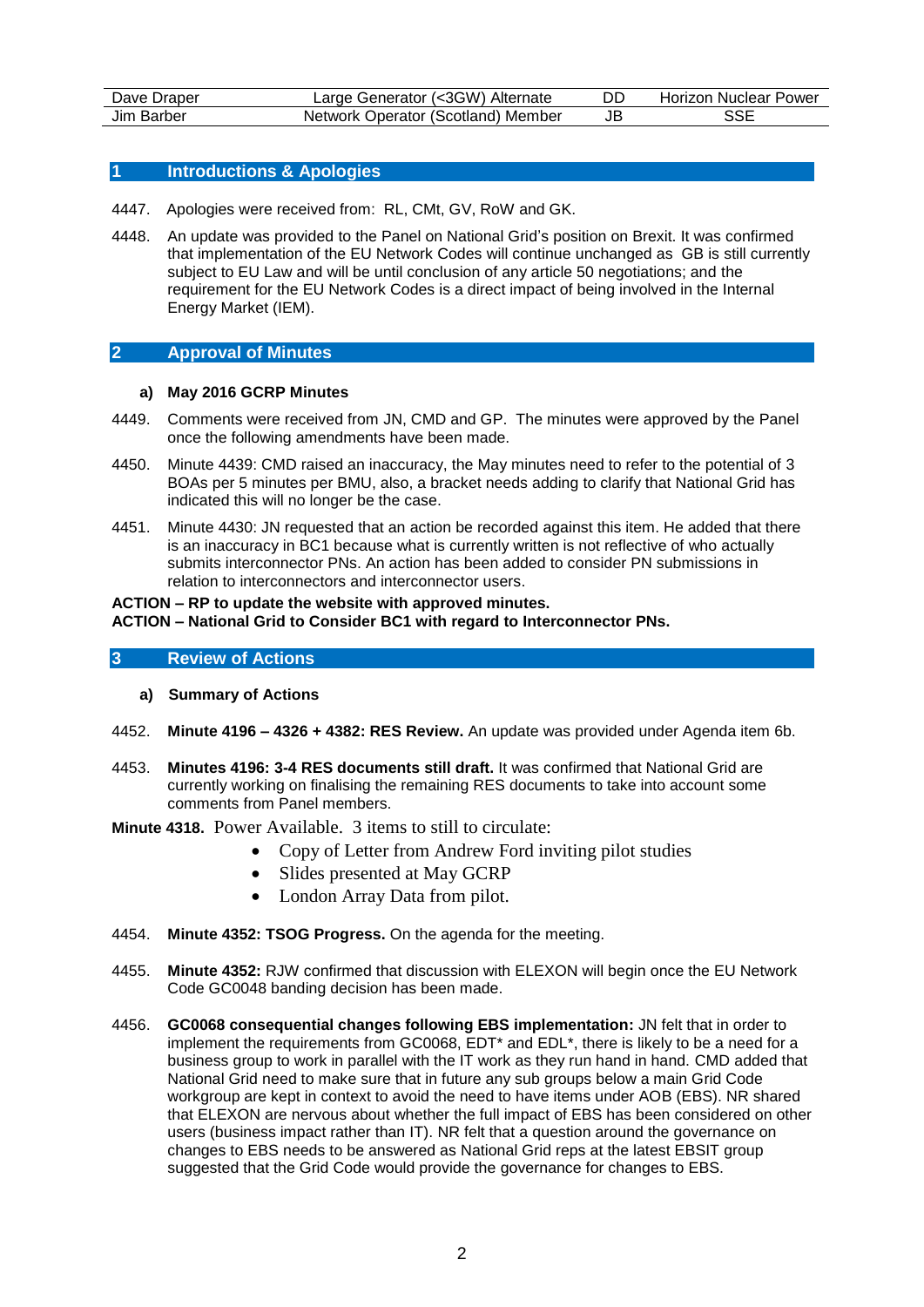- 4457. ADC confirmed that any changes to EBS or EDT\* and EDL\* would follow the same governance route that is followed around the RES documents (a Panel consultation). JN felt that EBS needs a final RES document as soon as possible to define the interface for EDT star and EDL star. ADC confirmed this will be the case.
- 4458. Finally CMD suggested a change to the name of the EBSIT group to something more poignant that will encourage business users (EBS Implementation Group?)

# **4 New Grid Code Development Issues**

## **a) Project TERRE Implementation**

- 4459. RJW introduced 'TERRE' the Trans European Replacement Reserves Exchange which is an early implementation project under the Energy Balancing European Network Code. TERRE is an additional reserve product to the Balancing Mechanism that GB generators (including non-BM) can participate in, providing replacement MWs to TSOs across Europe (not just GB). It currently has a planned implementation date of March 2018. Finally RJW confirmed that it is currently being discussed in Balancing and Settlement Code (BSC) modification P344.
- 4460. RJW flagged that the reason for the issue paper is to bring the project to the GCRP's attention and noted that there is potential for an impact on the Grid Code, subject to the proposed implementation solution being agreed. ELEXON have also discussed with National Grid that a Grid Code issue may be required sooner rather than later. RJW added that he cannot definitely confirm an impact on the Grid Code, so, it was suggested that the Panel keep an eye on P344, and/or participate if there is individual interest. As/when a cross code impact is identified a new Grid Code issue could then be raised in coordination with P344.
- 4461. NR added that P344's scope is specifically the trading & settlement aspects of TERRE , rather than the full solution which could impact more than the BSC. The question is how to identify the scope of changes that may be required and the how to progress these changes in a coordinated way. At the moment the BSC modification group is focussed on things which it feels are within the scope of the BSC, so it feels right that members of the group and the Code Administrator should flag the risk in order to understand how the project may impact other codes. NR also wanted to remind the Panel that Ofgem have requested that Code Administrators have agreed joint working practices that are intended to deal with cross code changes.
- 4462. RJW explained that part of the reason he was suggested to currently hold off from convening a Grid Code Workgroup is because of the precedent being set by the EU Connection Codes. Currently the work on these is being led by the Grid Code and D-Code. If impacts on other codes such as CUSC, STC, SQSS were anticipated, then this was flagged early to the relevant Panels, and that the existing workgroups would progress the work until a definite impact had been identified. This would then be flagged for a formal modification, and the Grid Code workgroup could support any consequential work if needed. If a potentially impacted Code Panel felt there was a requirement to raise a Workgroup sooner, they were able to do this. This hadn't been taken up however.
- 4463. NR highlighted the BM as the potential template for how TERRE could be dispatched, hence a more defined Grid Code impact. RJW reiterated though that until there was a solution we couldn't be sure, especially if the integrity of BM process was to be maintained and we simply add in an extra paragraph that BM submissions 'may' be converted for use in TERRE. AV added that a colleague was represented on P344, who had advised that the potential for Grid Code modification had been discussed, but no specific issues had yet been identified.
- 4464. AF asked if the P344 Workgroup have asked for Grid Code support. RJW confirmed that National Grid's TSO obligation is to ensure GB is ready to implement TERRE at go-live (and so is compliant with the Balancing Code). As proposer for P344 we have raised the issue under the BSC, but we the priority is a compliant solution which works for both BM and non-BM parties. Some solutions could have an impact on the Grid Code however this is not certain. A 'straw-man' process is being formulated referring to current Grid Code processes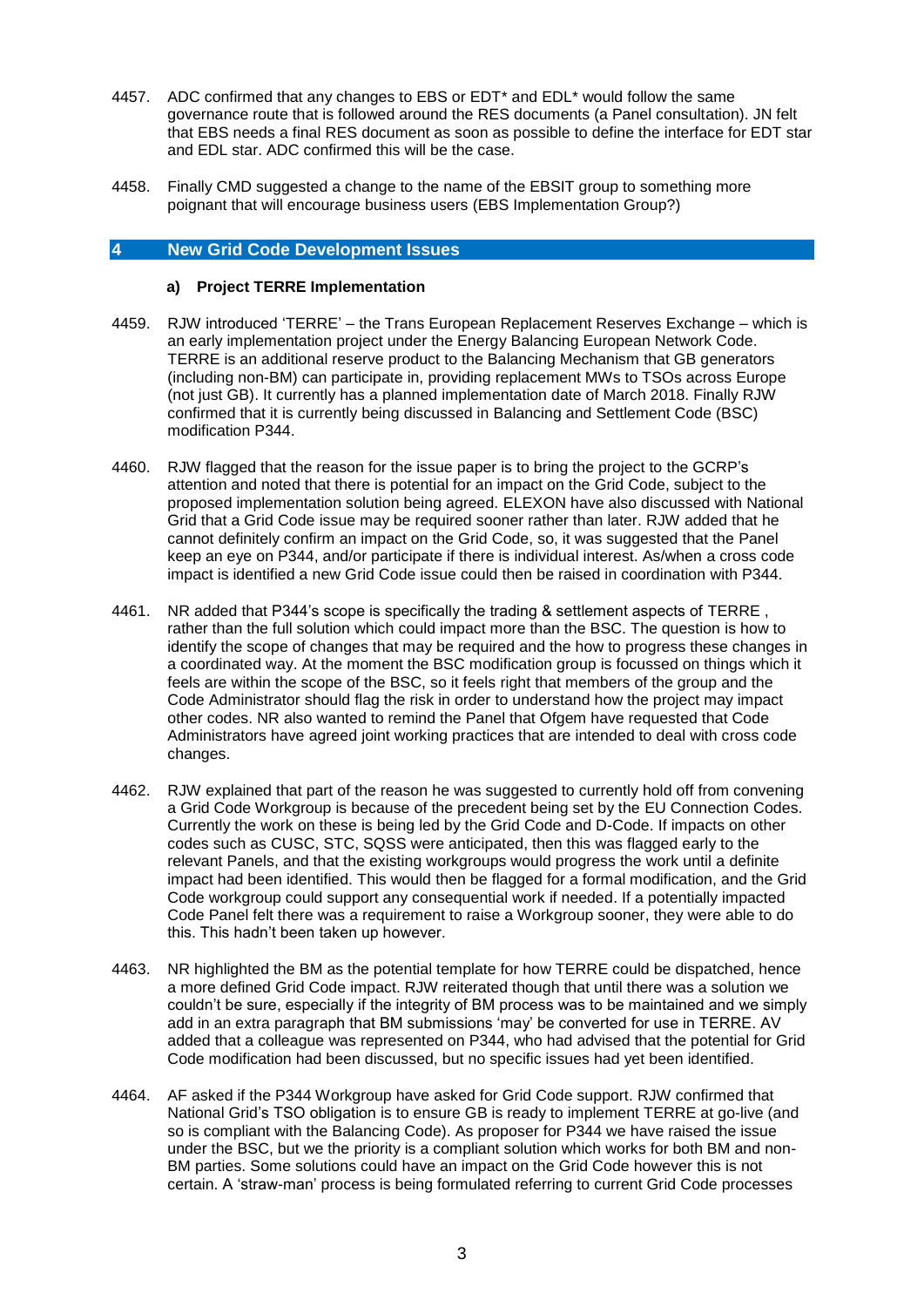for the BM. This was no certainty TERRE would change these to any extent. AF asked for clarity that they are not looking to implement a European wide dispatch system; rather P344 is making changes in order to communicate with the European wide system. RJW confirmed this is the case, adding that the GB TSO will dispatch GB TERRE providers even if their reserve capacity is being utilised by another EU TSO.

- 4465. JN felt that it would be sensible to discuss this project in line with the XBID issue that was raised at the GCDF, given it may alter gate closure timings and user submissions such as PN and MEL. RJW added the he felt the XBID project also had no precise Grid Code impact, but that both had potential to progress with changes needed. JN reiterated his view that this is why it is important to ensure that the interconnector PN issue is resolved first. (please refer to action in section 2).
- 4466. RJW stated in conclusion it needs to be acknowledged that there is not a co-ordinated implementation strategy for the Balancing Code/TERREas is seen under CACM and other EU Connection codes etc. Whilst RJW's preference was for P344 to progress its work further, then raise a Grid Code Workgroup if needed, the other option was to form a Project TERRE implementation group outside Code Governance, then progress code mods under BSC and Grid Code once a solution was agreed.
- 4467. NR added that without Grid Code expertise providing input into a P344 solution, a decision may be made that would be different from what would have been decided if it has Grid Code expertise. CMD reflected that the Grid Code Panel is represented at P344 through National Grid and the Code Administrator so that should continue until something clear on the impacts on the Grid Code come out of P344
- 4468. JN commented that you need to know what physically is going to happen regarding power flows before considering the Grid Code impact etc. NR added that the BSC receives outputs from the Balancing Mechanism, so, the BSC can identify how the settlement will work but not necessarily discuss the inputs required from National Grid or other parties.
- 4469. To come to a conclusion RJW presented 3 options: 1) allow P344 to progress, 2) establish a Grid Code Workgroup in parallel with P344 or finally, 3) Stop P344 and raise a joint implementation sub-group (potentially outside Code Governance) that looks at the implementation of TERRE more comprehensively than a BSC or Grid Code workgroup could.
- 4470. The Panel confirmed that they wished to raise an issue number for TERRE to ensure a watching brief at GCRP, but members unanimously agreed that there was not an urgent need to raise a Grid Code Workgroup until P344 had progressed further.
- 4471. Finally AF added that this could potentially impact the SQSS as well as the Distribution Code, which RJW noted and would flag to P344.

## **b) Emergency Disconnection of Embedded Generation**

- 4472. MK presented to the Panel the background to the Emergency Disconnection of Embedded Generation issue.
- 4473. CMD felt in order to raise a Workgroup there needs to be consistency in what is in the Balancing Mechanism across GB, under the proposal you cannot have a fair merit order when National Grid can control a plant that is 10MW or above in Scotland, whilst in England & Wales it is above 100MW. In order to have a fair process there needs to be a clear understanding of the current disparity and the impacts, which RJW also felt needed to be understood before a Workgroup is convened for this issue.
- 4474. NR added that in the Grid Code it is not clear that National Grid can instruct a Distribution Network Operators (DNO(s)) to carry out an emergency instruction. TKT clarified that it does not explicitly say that National Grid can instruct a DNO to disconnect Generation [ref BC2.9.3.3 Instructions to Network Operators relating to the Operational Day may include: (e) an instruction to disconnect an item of Plant or Apparatus from the System.]; hence, the main reason for raising the issue is National Grid need to be able to instruct Users in times of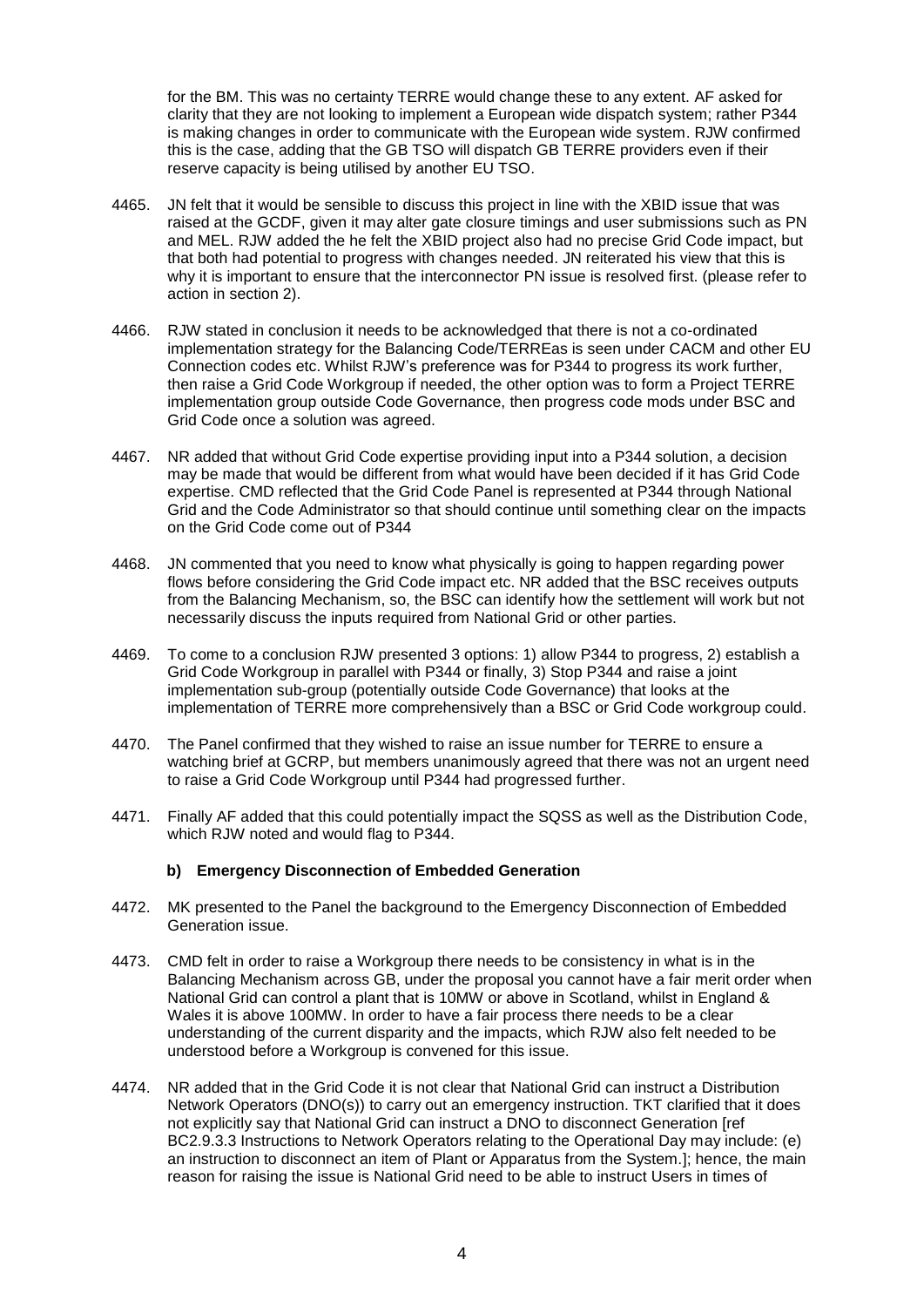emergency to protect the system. The view is that OC6 is now out of date as it was devised before the explosion of embedded generation when focus was on reducing demand in the system rather than control Generation.

- 4475. JN felt one approach that might make this more palatable is to map the issue to exporting GSPs (which has been considered by the industry for several years) as a first step. The best resolution should see the DNO control their systems. SC added that if this proposal is giving National Grid powers to disconnect a Generation customer in a DNO area in an emergency to protect the system, the DNO's agree that if the issue focuses on tightening up the wording in Grid Code then they are supportive, however, if it is looking to disconnect a Generation customer due to a local problem emerging as part of a new connection, then the DNOs are not happy with the proposed solution. TKT replied to JN that exporting GSPs is not the issue. The issue is the balance between Generation and Demand.
- 4476. AV wanted to clarify what is going to be done with the emergency instructions. Are they just for local NRAPM (Negative Reserve Active Power Management) situations, since you could have a balanced system but still need an NRAPM, or is it wider? AV continued to ask National Grid if they wanted to use the instructions for wider network control because it needs to be clear what we are using it for so that the Workgroup Terms of Reference clearly highlight what it is looking to achieve.
- 4477. FR clarified that what is being asked is to raise a Workgroup to look at the disconnection of embedded generation in an emergency situation. It was confirmed that it would only be point (e) in BC2.9.3.3 that needs to have clarity as a result of this issue.
- 4478. SC reiterated it needs to be clear what the problem is because the presentation and issue paper appeared to be contradictory. If you are doing it for system wide emergencies then the DNOs would support that change. TKT clarified that National Grid has done what it can commercially to try and resolve this issue and now this is why the issue has been raised. SC felt National Grid needs to define what the problem is that needs resolving otherwise it will not get DCRP buy in for a cross code change which is needed.
- 4479. CMD asked if all commercial mechanisms have been exhausted because this needs to be confirmed before any changes are taken forward. TKT responded that National Grid are currently looking at novel ways to resolve the issue but that National Grid are not having much success getting parties to sign up to bilateral trading agreements etc.
- 4480. RJW added the paper needs to acknowledge that this would be a last resort process and it needs to clearly be flagged.
- 4481. SC added that he was happy to have an offline discussion with DNOs to tighten up the wording of the ToR to ensure that the issue can progress. It was agreed by the Panel that an amended issue paper needs to return to the September Panel for comment before it can progress to Workgroup and before this it will also be discussed at the DCRP on 8 Sept.
- 4482. AF added that he was concerned that it could give DNOs and National Grid wider abilities to disconnect Generators which would be a commercial risk to them. RJW added that RfG will potentially give the SO remote access to disconnect new Type A plant.
- 4483. SC added that you can't place further commercial risk on DNO's which they are not funded to meet and that a TDI interface group was set up under Ofgem and DECC to look at localised problems which also includes commercial solutions.
- 4484. GN flagged that about 5 years ago several wind plants were tripped by NGET under emergency conditions, then there was a big push to get wind plant into bilateral agreements with National Grid and that membership of the BM at a lower capacity level would be a solution to the commercial issues – as BM generators being subject to Emergency Disconnection are paid their bid prices. GN noted that currently there is nothing on National Grid's website to flag that National Grid requires to balance the system at a more local level and no evidence that they are seeking to engage with smaller PV generators. Finally, GN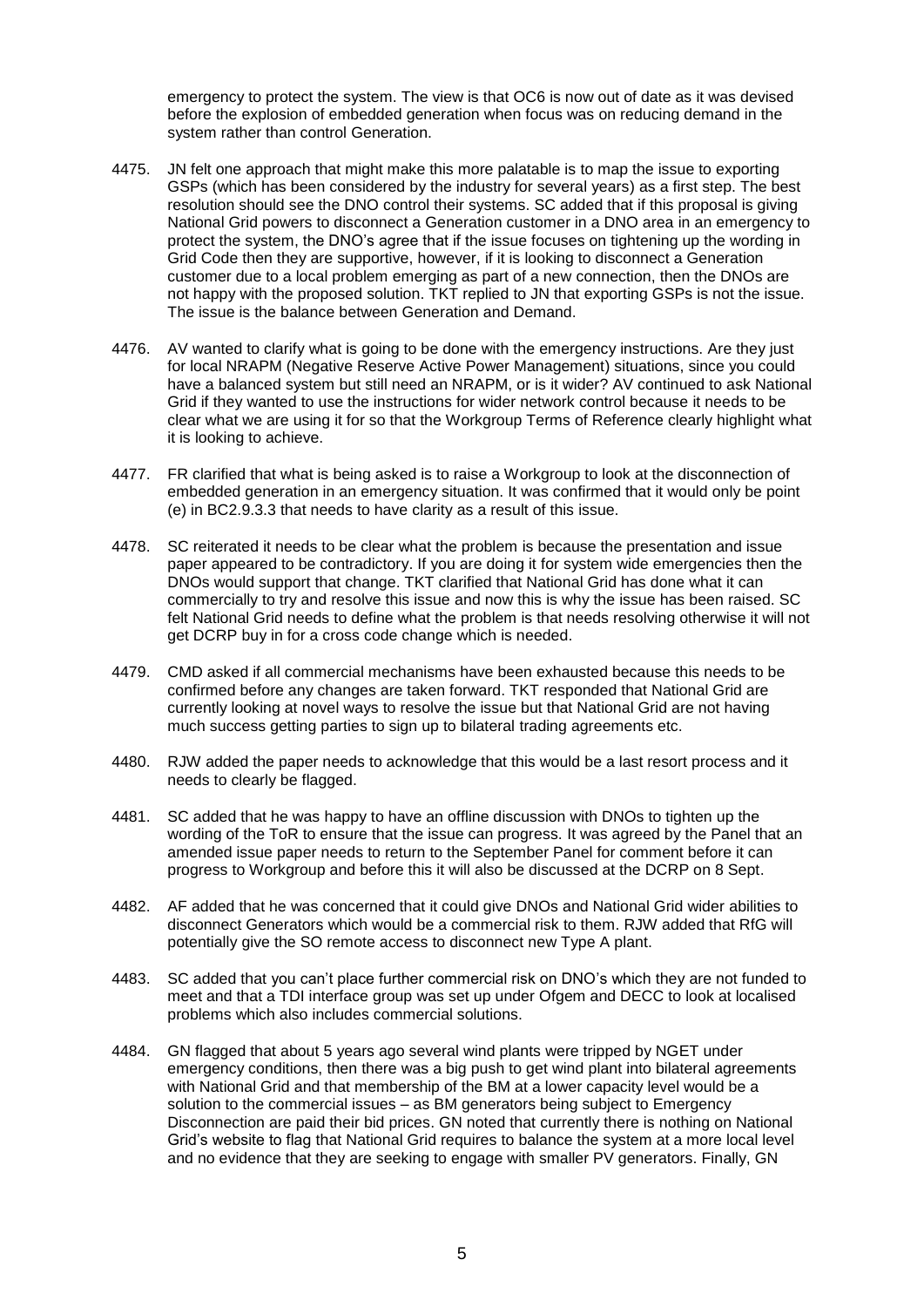suggested that there were shortcomings in the FES and SOF which have extreme scenarios in order to flag such issues as early as possible; in this case they had not done so.

# **ACTION – National Grid to reword and define the Emergency Disconnection issue paper and present back to the September Panel.**

**ACTION – National Grid to check whether emergency instructions can be issued to interconnectors.**

# **6 Existing Grid Code Development Issues**

## **a) GC0096: Storage**

- 4485. RJW confirmed that the plan is to set specific technical requirements in the Grid Code for storage technologies. The first workshop with limited and selected attendees, will be on the 17<sup>th</sup> August hosted by the ENA with an update to be provided to the Panel in September. In current connection agreements with storage projects technical requirements are being introduced on a bilateral basis which is neither consistent nor transparent.
- 4486. GN added that as this workshop was very limited in attendance, with NGET selecting attendees, wider stakeholder engagement needs to be clear on the impacts of any changes. RJW confirmed that a second workshop would be held for a larger audience and remote participation would be made available to those who weren't able to attend in person.
- 4487. CMD added that it was important to get a balanced representation of not only Storage companies but also Demand and Generation stakeholders.

## **b) Relevant Electrical Standards**

- 4488. LF provided an update on the outstanding RES documents which still have some comments outstanding that are awaiting a response. LF confirmed that comments were received from Northern Powergrid (NPg) on some of the documents and we are currently finalising a response to these plus a few other outstanding issues with the document technical owners in the TO. He also confirmed that the updated documents will be circulated to all Panel members in the next month for comment with a view to publish the final versions.
- 4489. LF confirmed that the removal of a single component document forming part of the RES will be discussed further following comments from NPg that they did not want the concise document removed as it goes against the principle of RES by replacing a focussed relevant 4 page document with a general 200 page document. LF confirmed he will take this back to the document owner.
- 4490. FR also presented slides on the progress of the issue paper looking at consolidating the RES documents for all TO areas. Following GCDF discussions, National Grid presented 3 options to remedy this issue at the May 2016 GCRP, followed by presenting the issue at DCRP. The DCRP felt it would be a good idea to have a core set of standards, however, with the amount of work required in light of the EU network codes implementations it was concluded that there was no appetite to progress this currently. FR also confirmed that he had discussed with the ENA, the outcome being that the ENA have no prior experience of the Transmission Electrical Standards and this lack the expertise would result in resource and cost implications for any work that the ENA would need to carry out on RES. FR recommended that with further work ongoing with onshore competition and the SO/TO roles it was worth waiting until this had progressed further before starting the process of changing the current framework of the RES documents.
- 4491. SC asked if the CATO (competitively appointed transmission owners) points were being fed into the CATO consultation. FR confirmed that National Grid hasn't currently done this but would consider sending in a response.
- 4492. CMD did not agree that it would be [in total] more costly to maintain documents centrally compared to in 3 separate places. FR reiterated that it may not be costlier but there would be costs and resource implications that would have to be considered before progressing the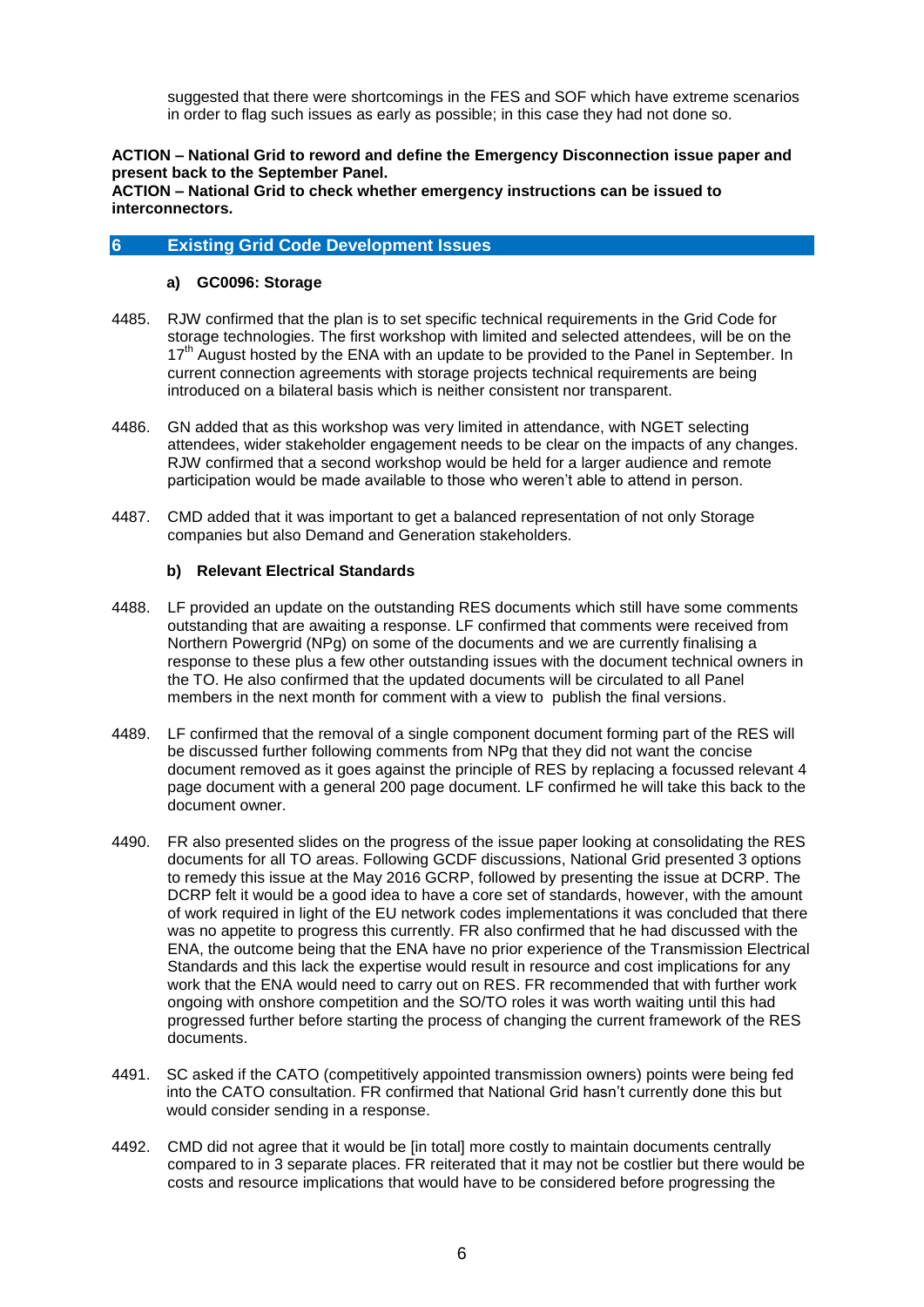work. This would put constraints on industry resources keeping in my mind all the EU Code work that needs implementing. JN added the whole idea behind bringing all the documents together is that it would make the process more efficient and transparent.

- 4493. SC confirmed that the discussion at DCRP was that with all the resource currently being used for the EU Network Codes and the fact that the TOs had not come to any conclusion on their standard documents then without clear customer demand currently it should be put on hold.
- 4494. FR confirmed that work will be done to carry out changes to the General Conditions and create a ToR before taking the draft version to the GCDF to comment on the new format in October 2016.

# **ACTION – National Grid to take draft General Conditions changes and ToR for the RES to the October GCDF meeting for industry comment.**

**ACTION – National Grid to add to the RfG project plan the impact of EDT\* and EDL\* on Type D Generators.** 

# **7 Workgroups in Progress**

- **a) GC0079: Frequency Changes during large disturbances and their effect on the total system (ROCOF).**
- 4495. XZ confirmed the Workgroup need to carry out further studies on whether and how changes to protection settings might be funded. An update meeting is scheduled for 26 July with a minimum of at least 3 or 4 more meetings expected.
- 4496. SC confirmed that the phase 2 paper was rejected at DCRP because it wanted the workgroup to consider how any findings would be implemented; phase 1 was extremely difficult to get Generators to comply with and has not been concluded.
- 4497. It is also worth noting that the Authority would not accept a move into phase 2 until there was a generally accepted practical implementation method.

## **b) GC0087: Frequency Aspects of RfG.**

4498. XZ confirmed that at a meeting in early June most of the frequency parameters were agreed and that the workgroup is currently drafting legal text. Work has been done in the SOF team to understand what the recommendation would be to set the right level for ROCOF Withstand.

## **c) GC0090: HVDC Fault Ride Through**

4499. RJW confirmed that the RfG workgroup (GC0048) and GC0090 had concluded proposals for Fault Ride Through requirements. The plan is to draft up a joint consultation document and legal text for potential review at the September GCRP before publishing a Consultation. The plan is that through August the Consultation and legal text will be dealt with via email circulation with the workgroup, then finalised at a meeting in September. Recommendations on Voltage & Reactive requirements for HVDC and RfG should follow shortly afterwards. It was also noted that the treatment of the parameters still needs further discussion.

## **d) GC0091: DCC**

4500. RJW confirmed that the Workgroup have split the implementation between the Technical requirements for new Transmission-connected Demand, and new demand side response providers. The technical requirements work is progressing well; DSR is being planned for a meeting in September.

# **e) GC0095: TSOG**

4501. RJW confirmed that they have now completed a code mapping exercise. The first Workgroup met at the start of July with another meeting scheduled for September prioritising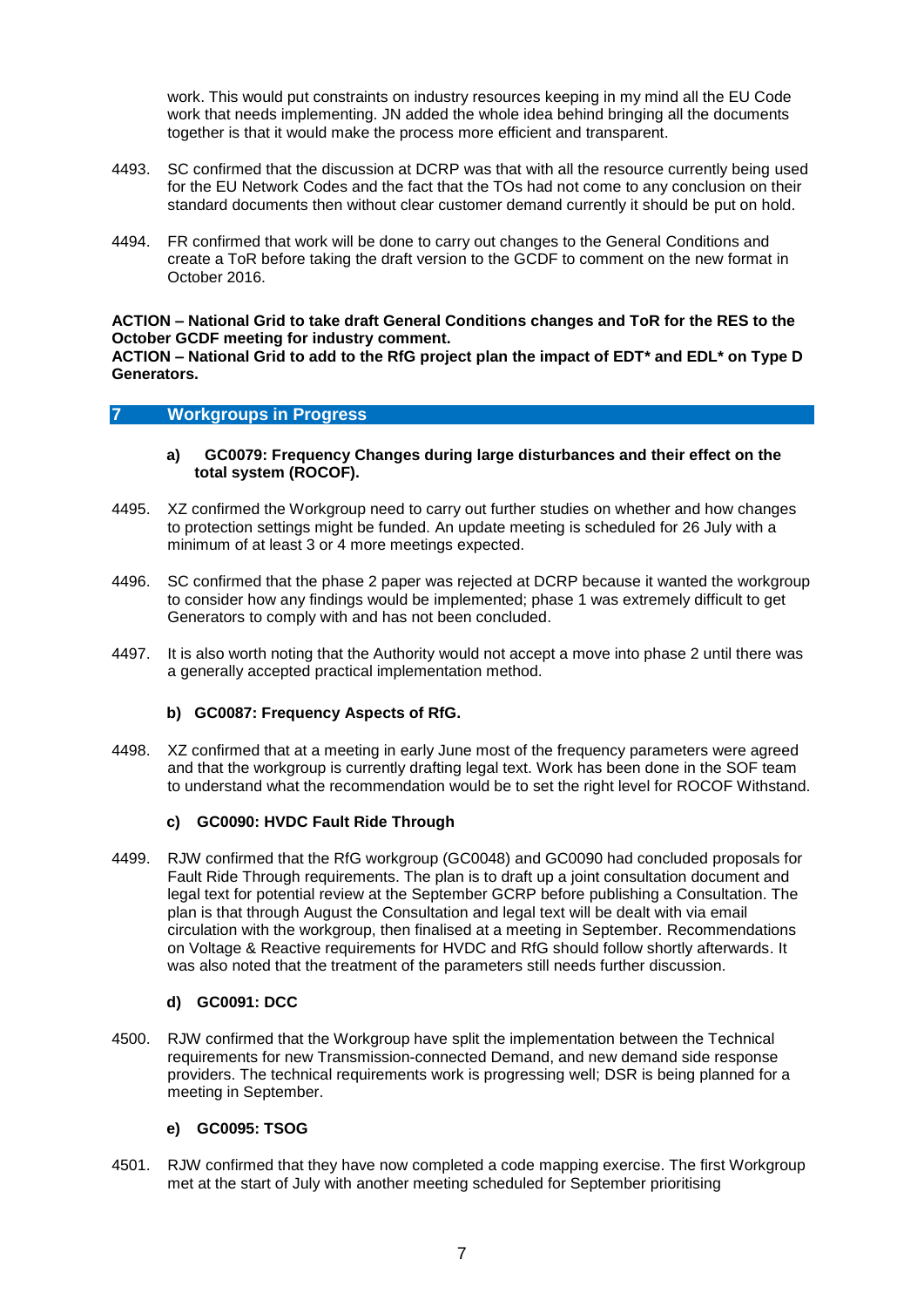modifications for any obligations which apply directly when the code enters into force at the start of 2017.

# f) GC0036

GN noted that it was over 7 years since this workgroup was inaugurated. The last report to GCRP was verbal in May 2014. GN raised the subject at November 2015 panel. The last working group on the web site is meeting 9 in November 2014. XZ reported that the WG had met recently and another meeting was scheduled.

**ACTION – NGET to provide a written progress update at the September GCRP on GC0036 explaining why it has not been concluded yet and update the GC0036 web site**

**GN noted that all WG were to report in writing to the GCRP annually if they had not concluded.**

**ACTION – NGET to add this reporting date to the WG tracker sheet for each WG.**

**8 Workgroup Reports**

4502. None.

# **9 Industry Consultations**

# **a) GC0048: RfG Implementation.**

- 4503. RJW confirmed that there were 21 responses to the generator banding consultation, 16 preferring the high MW banding option, 4 with the medium and 1 with the Low. Some supporting evidence (cost data) was received but not enough to immediately form the Cost Benefit Analysis (CBA) that the Authority are seeking to make a decision. There will be further work within the workgroup to obtain some more data to help form this CBA. The workgroup were particularly seeking information on incremental costs of procuring equipment to be more technically compliant (in the case of a lower banding level), as well as the incremental cost for control and protection equipment for the same reason, plus any commissioning costs which arise, and finally further views on market facilitation costs for dispatching capabilities. RJW confirmed only one party had provided this information so far – so further views (or 'validation' as RW put it) would be helpful. RJW is drafting the report to the authority in parallel, for workgroup review during August/September. CMD asked what is encompassed in market facilitation. RJW confirmed this was the IT and Comms necessary to dispatch real time response capabilities to a TSO. The consultation had provided a view of a full in-house solution for this, but other methods were possible. He was hoping to understand this through the above data gathering exercise. RJW also confirmed that fixed costs for BSC participation for example were already captured.
- 4504. CMD also queried whether there were any licence changes resulting from the banding. RJW confirmed this was raised at the GC0048 meeting, but that licence changes were not anticipated at this stage.

# **b) GC0077: Subsynchronous Resonance**

4505. XZ confirmed the responses have been presented to the SQSS review Panel. The Report to the Authority will be circulated to the Panel for 2 weeks at the start of August for comment before submission to the Authority assuming no major issues are identified.

# **c) GC0093: System Warnings (NISM naming)**

- 4506. RW confirmed the consultation went live on 8 July 2016 and will close on 5 August.
- 4507. CMD wanted to reiterate that if the name change is carried out it needs to be widely communicated to all plant and operators who would respond to a NISM currently to ensure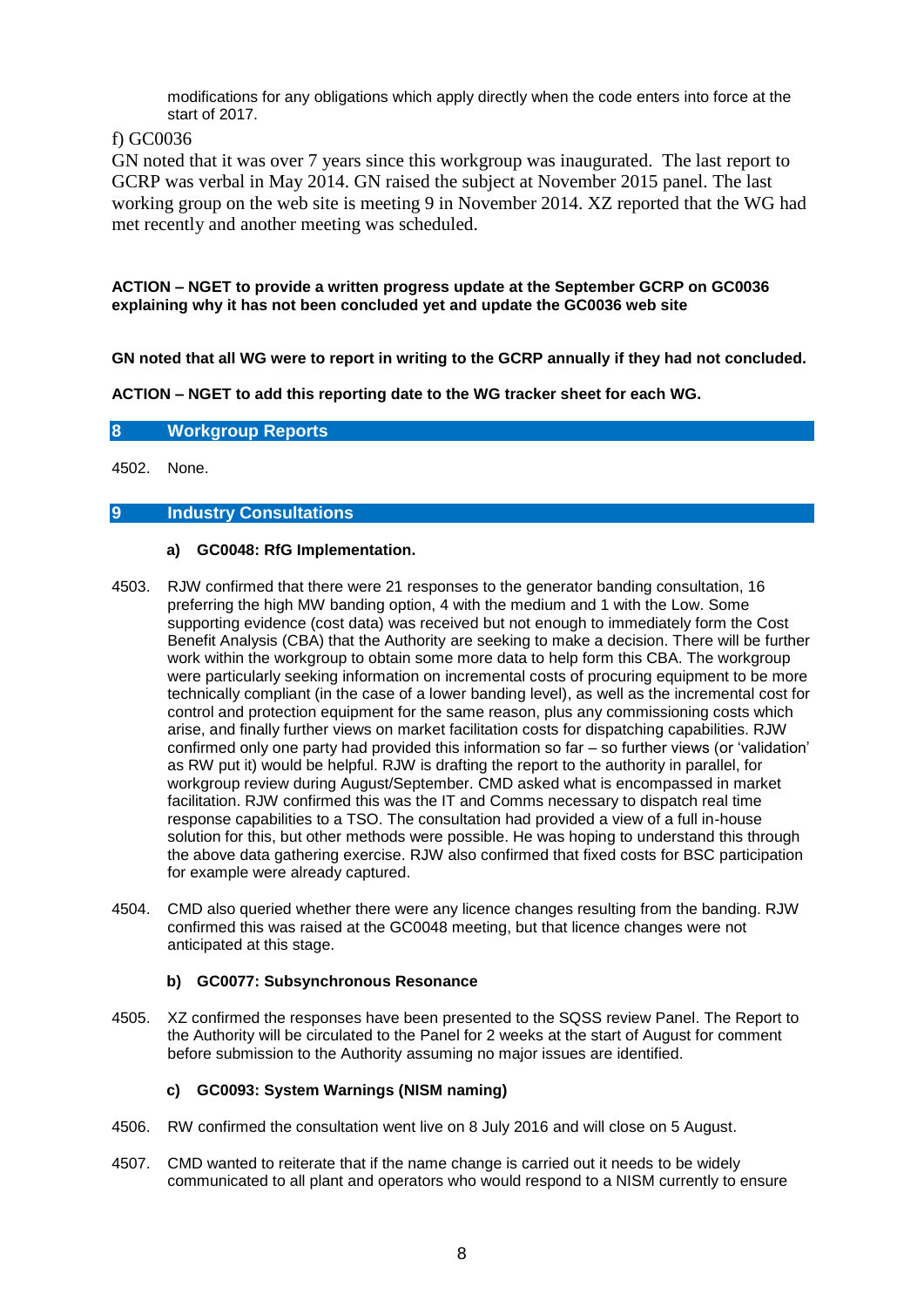they act correctly in response to the new term. RW confirmed that if there was a name change NG would widely communicate it to industry but that industry participants will also need to plan for this.

4508. RW reminded the Panel that any responses to the consultation need to be evidence based.

# **10 Reports to the Authority**

## **a) GC0092: Using National Grid Network Models for Long Term Planning**

4509. RJW confirmed the report is currently with the Authority for a decision [post-meeting update – approved on 28 July; implementation will be by 11 Aug].

## **11 Pending Authority Decisions**

# **a) GC0062: Fault Ride Through.**

4510. XZ confirmed that GC0062 was approved by the Authority and implemented on 29 June 2016.

## **12 Progress Tracker**

4511. No update.

**ACTION – National Grid to flag Workgroups that have been ongoing for more than 1 year and update the progress tracker with timescales.**

**ACTION – National Grid to add GC0068 back onto the Tracker.**

# **13 Standing Items**

## **a) European Network Codes**

- 4512. No comments from the panel.
	- **b) Joint European Stakeholder Group**
- 4513. No comments from the panel.

## **c) Grid Code Development Forum**

- 4514. No comments from the panel.
- 4515. The next Meeting is on 06/10/2016
- **14 Impact of other Code Modifications or Developments**
- 4516. No comments from panel

## **15 Any Other Business**

# **a) EBS**

4517. ADC provided an update on the progress of the EBS project. He confirmed that on Monday 18<sup>th</sup> July the transition phase began There are different stages for different activities and a long commissioning process lasting until November. Currently they have the ability to replicate whatever happens in the BM in EBS so it can be compared what the impact would have been if it was carried out in the BM.